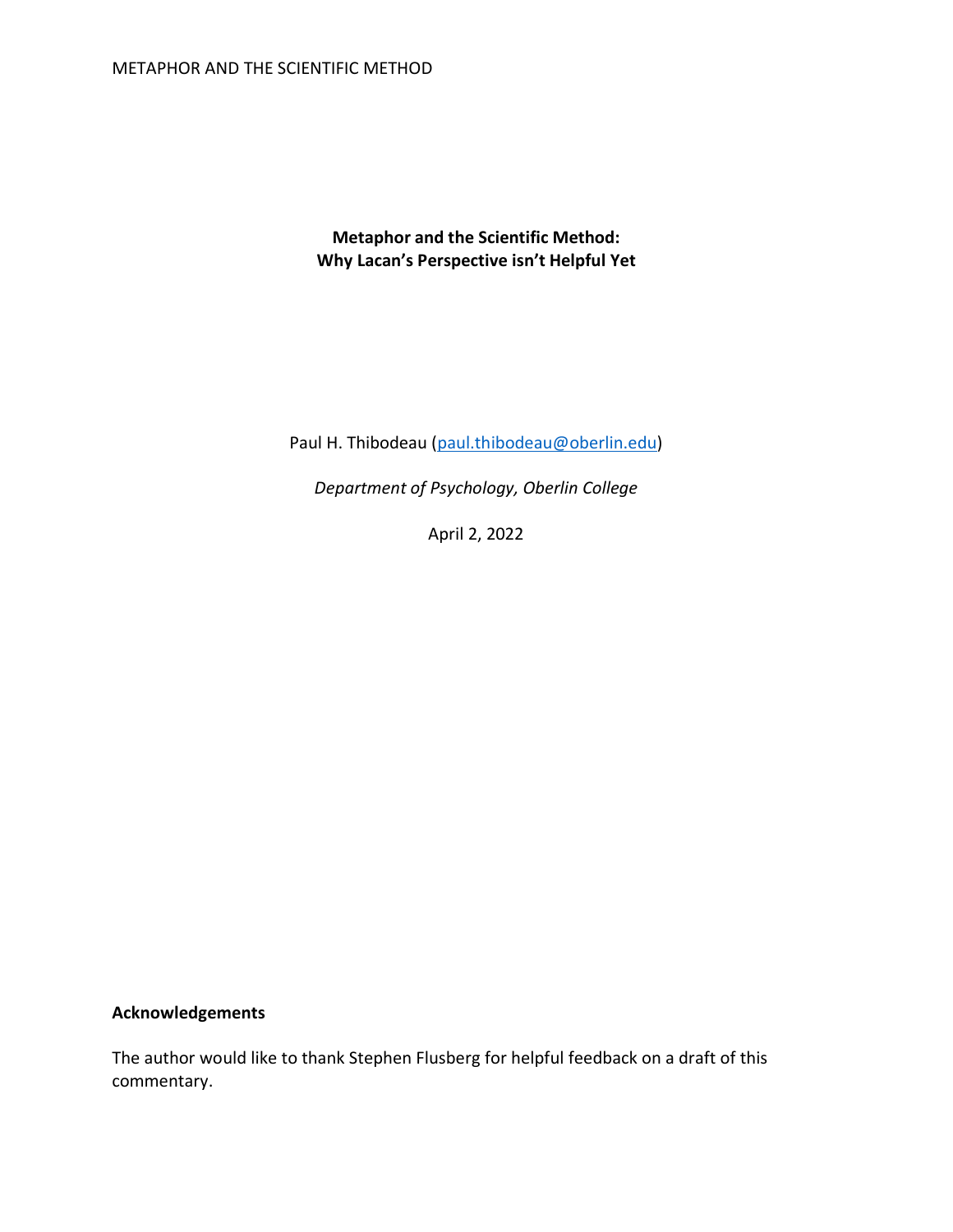#### Abstract

Keefer argues that theoretical commitments to Conceptual Metaphor Theory (CMT) impede research on metaphor in psychology. To jumpstart the field, he suggests adopting Lacan's perspective. I disagree with this argument for a few reasons. First, CMT has a much more nuanced place in current research on metaphor than it would seem from the target article. Second, the field does engage with the hypotheses enumerated by Keefer: that metaphors emerge from a complex web of associations, have unconscious influence, and reflect deepseated motivations. I review how contemporary research has approached these questions and show how the constraints cited in the target article stem from the field's commitments to the scientific method and the computational theory of mind, rather than CMT. Finally, contrary to how they are framed in the target article, I argue that these constraints have enabled scientific progress to date and limit the impact of Lacan's perspective moving forward.

*Keywords*: Metaphor, conceptual metaphor theory, scientific method, Lacan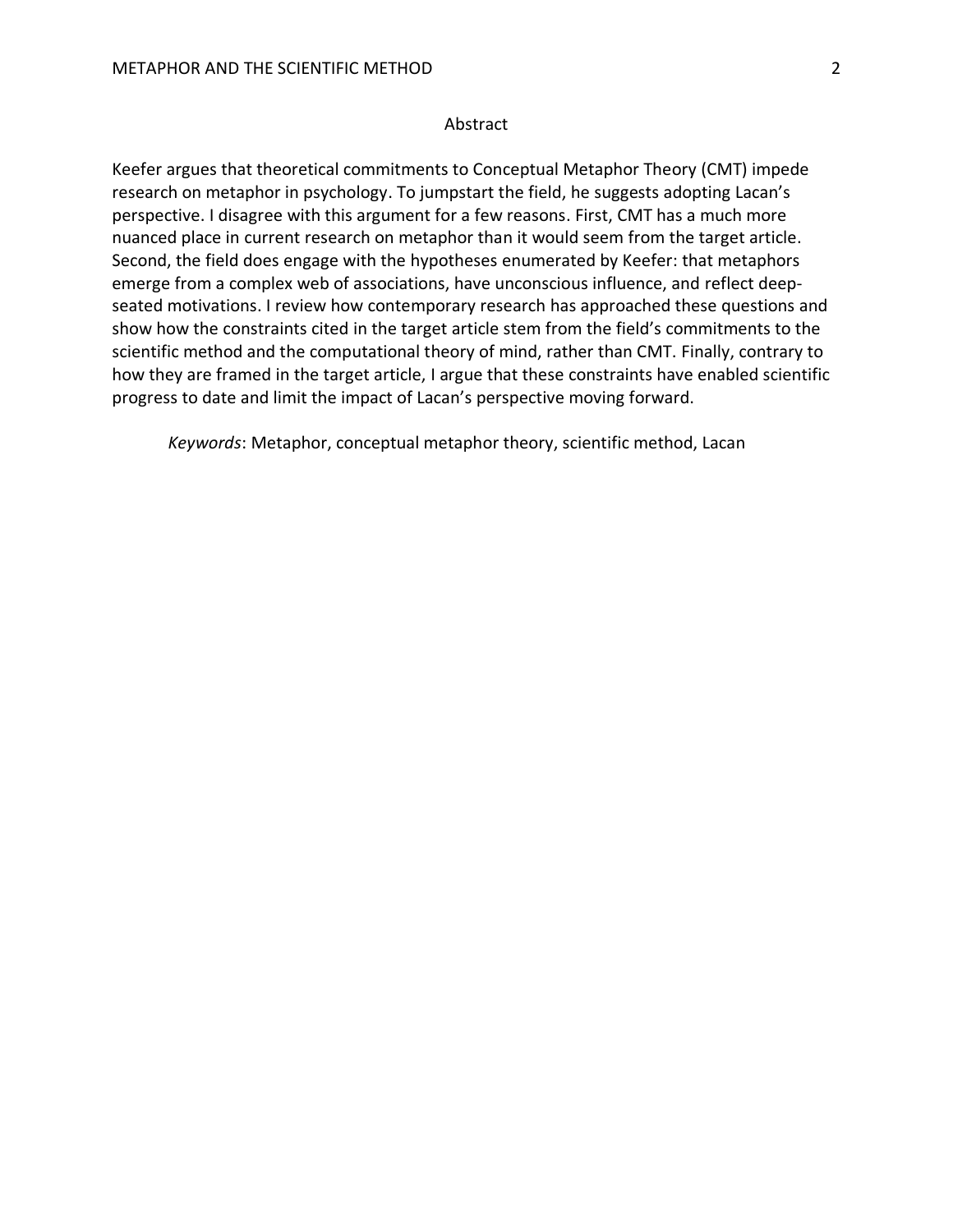# **Metaphor and the Scientific Method: Why Lacan's Perspective isn't Helpful Yet**

Keefer argues that research on metaphor in psychology has been overly reliant on Lakoff and Johnson's (1980) Conceptual Metaphor Theory (CMT), and that the field would benefit from adopting Lacan's perspective. Here, I explain why I disagree.

#### **The Misattribution of Conceptual Metaphor Theory**

One weakness of Keefer's argument is that it misunderstands the place of CMT in contemporary metaphor research. Though I agree that Lakoff and Johnson's work has been very influential, its status in contemporary cognitive science is nuanced. On the one hand, Lakoff and Johnson (1980) successfully document the prevalence of specific metaphor patterns in English, and this has been taken as a major contribution to the field. On the other hand, CMT has not been very successful as a psychological theory *per se*. One reason is that it was never specified in enough detail to serve as a testable psychological model; another is that it makes significant psychological claims without supporting them with psychological evidence. As a result, the field has been critical of CMT and has developed alternative theories to explain the role of metaphor in psychology at a more mechanistic level.

As Gibbs (2017) explains in his book *Metaphor Wars*, "Despite its influence and popularity, there have been major criticisms of CMT beginning with the publication of *Metaphors We Live By*, and continuing to this day. These negative reactions to the 'metaphor in thought' thesis have led to a series of battles among metaphor scholars, both within and across academic disciplines, which together constitute the metaphor wars that are the subject of this book" (p. 7).

As I show in the following sections of this commentary, Keefer's critique actually highlights limitations of the scientific method and the field's commitment to a computational (information processing) theory of mind. These methodological and theoretical commitments generally pre-date CMT and should be taken independently of CMT. Contrary to how they are framed in the target article, it is exactly these constraints that have enabled scientific progress to date and that limit the impact of the Lacanian perspective moving forward.

#### **Metaphor as a Complex Web of Associations**

Keefer argues that "the cognitivist approach to studying metaphor has failed to sufficiently grapple with metaphor 1) as a more complex web of associations than the cognitivist framework considers" (p. 3). This concern reflects a fundamental question in cognitive science: What is the format of conceptual knowledge? Keefer correctly points out that the answer to this question has significant downstream consequences for theories of metaphor in psychology. However, his argument fails to acknowledge that it is an active topic of research, and that the field has advanced several different candidate answers to the question.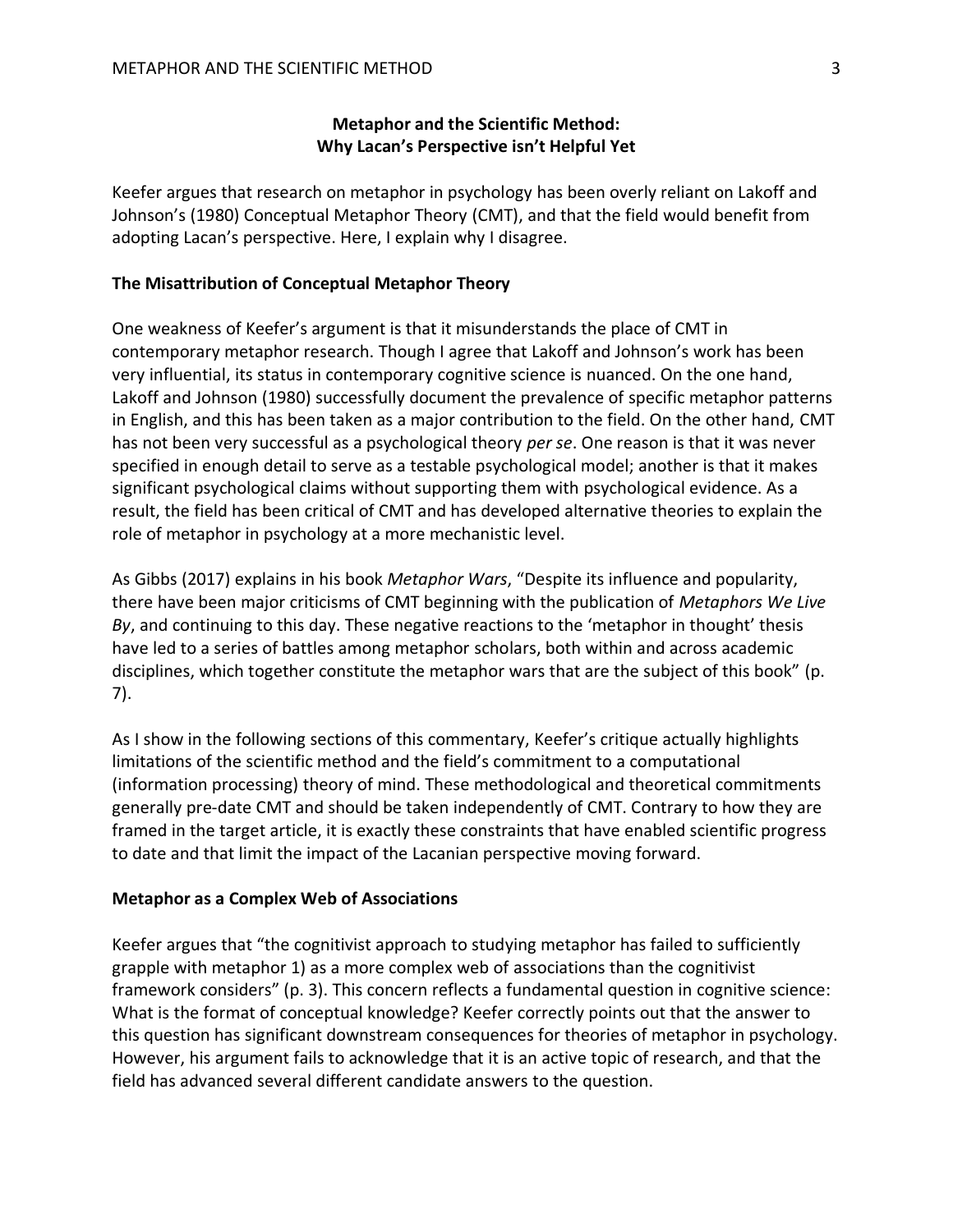A classic idea is that concepts are stored as propositions (e.g., Collins & Quillian, 1969). Figure 1 illustrates this perspective for two concepts: LIFE and JOURNEY*.* According to the diagram, one proposition that partially defines semantic knowledge of LIFE is that it, "starts at birth."



**Figure 1**. An illustration of one model of conceptual knowledge in cognitive science. Here, semantic knowledge of the concepts LIFE and JOURNEY are represented in propositional networks of *relations* (e.g., "starts at," "has," "can be") and *features* (e.g., "birth," "beginning").

Early work in cognitive science used versions of this model of mental representation for concrete theorizing about complex cognitive processes like memory retrieval and language comprehension. It is easy to critique these models as limited and incomplete, as Keefer does, because they are. But all models are limited and incomplete. What's important to researchers is that these models have been useful. They've helped generate falsifiable hypotheses to test in carefully designed experiments, and the results of these experiments have helped refine theories. Through this iterative process, the field has accumulated a better (albeit still limited) understanding of human cognition.

It's also easy to see how these models of conceptual representation encourage metaphor researchers to think that there must be some sort of "mapping" mechanism in the mind that helps people understand metaphoric language. If knowledge of the concept of LIFE is stored in one set of propositions and the concept of JOURNEY is stored in another, then understanding the metaphor, "Life is a journey," would seem to require a mechanism tailored to finding correspondences between two disjoint propositional representations.

More recently though, cognitive scientists have advanced alternative theories of mental representation, which have given rise to alternative theories of metaphor. For example, a more contemporary perspective treats conceptual representations as vectors in a high-dimensional semantic space (e.g., Landauer & Dumais, 1997; Rogers & McClelland, 2004). On this view, semantic knowledge is distributed and overlapping, rather than symbolic and disjoint. This perspective raises questions about the need for a metaphor-specific "mapping" mechanism. It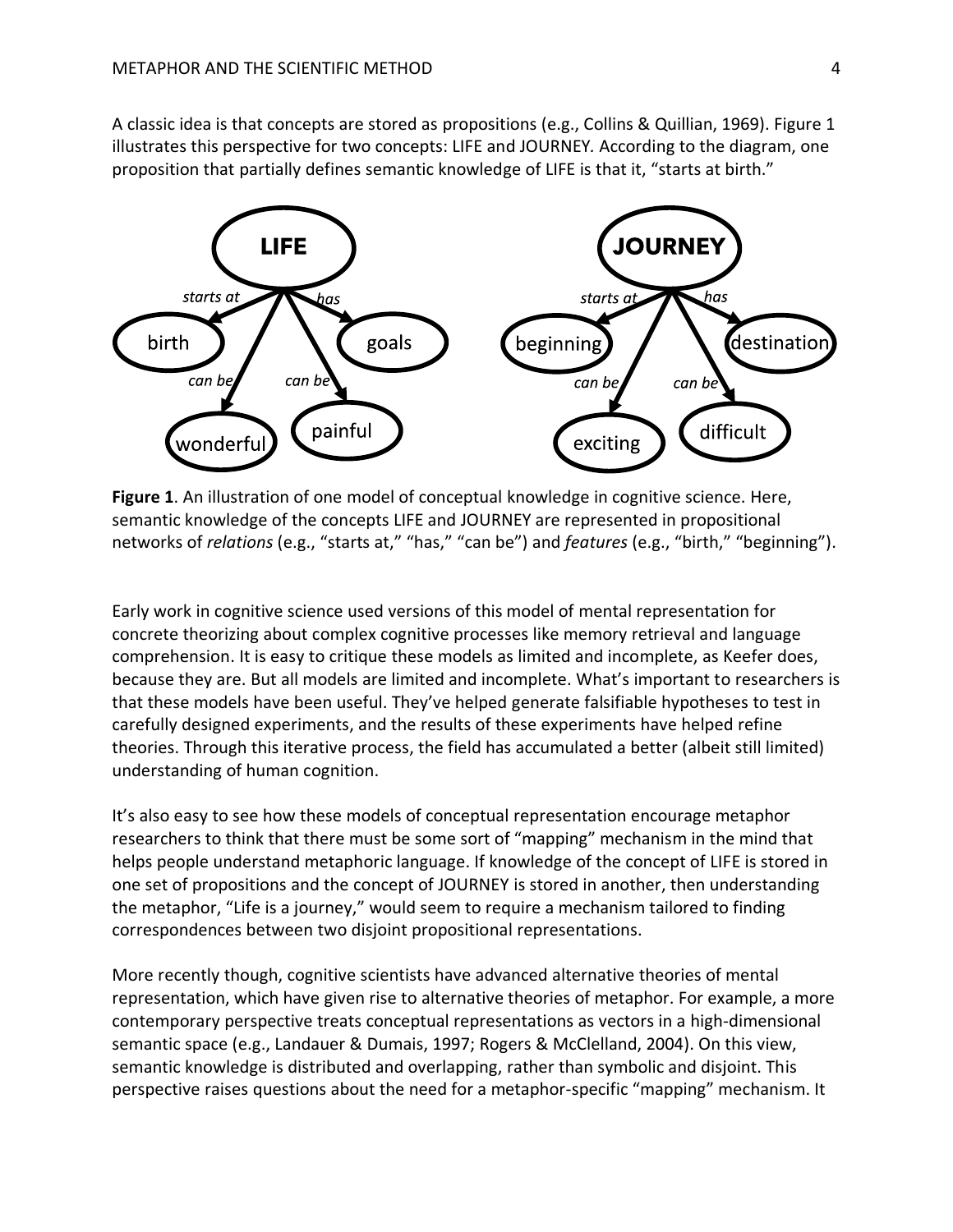encourages researchers to think about metaphors as emerging from a more complex web of associations (e.g., Flusberg, Thibodeau, Sternberg, & Glick, 2010; Kintsch, 2000).

To be clear, I'm not saying that current models of metaphor in psychology have captured the Lacanian perspective. But I do think that contemporary models of metaphor could provide a foundation for a more concrete articulation of Lacan's claims, and I do think it is necessary for these claims to be articulated more concretely if they are to have any real impact on our scientific understanding of metaphor.

#### **Metaphor as an Unconscious Process**

Keefer argues that "the cognitivist approach to studying metaphor has failed to sufficiently grapple with metaphor… 2) as an unconscious process" (p. 3). This is incorrect. There have been many high-profile investigations of metaphor as a potential source of unconscious influence; a few of these studies are acknowledged in Keefer's review (e.g., Williams & Bargh, 2008). Is it true that these studies "have largely been dismissed" (p. 20) by mainstream cognitive science? Quite the opposite. Williams and Bargh (2008) was published in *Science*, and it has been cited almost 2000 times as of April of 2022. It, and studies like is, are the subject of a recent book by Yale University psychology professor John Bargh, *Before You Know It: The Unconscious Reasons We do What We Do*. These ideas also feature prominently in one of the most influential recent books on cognitive science*, Thinking, Fast and Slow*, which was written by Nobel prizing winning psychologist Daniel Kahneman in 2011.

I do, however, agree with Keefer that, "These studies have failed to replicate despite many attempts" (p. 20). What should we make of this fact? For empirically minded scholars, it *should* lead to doubts about the underlying hypothesis. This is because, at its core, the scientific method is a means of figuring out which ideas are wrong. For Keefer's argument, however, these replication failures are evidence that the field has conducted the wrong studies. That might be true. If so, there's nothing stopping him (or anyone else) from designing and running the right ones. As long as these studies adhere to principles of the scientific method, the field will take them seriously and subject them to scrutiny, and this is exactly what we should want from a field of scientific inquiry.

My sense is that Lacan does offer compelling observations of the human condition that go beyond current research in cognitive science. But the currency of science is prediction. What new predictions does Lacan make? How can they be tested? If Lacan's theory doesn't make any new predictions, if it is only a tool for post-hoc speculation and criticism, then it really doesn't have much to offer researchers actively working to develop a better scientific understanding of metaphor.

### **Metaphor as a Motivated Feature of Language**

Finally, Keefer argues that "the cognitivist approach to studying metaphor has failed to sufficiently grapple with metaphor… 3) as a motivated feature of language" (p. 3). This too is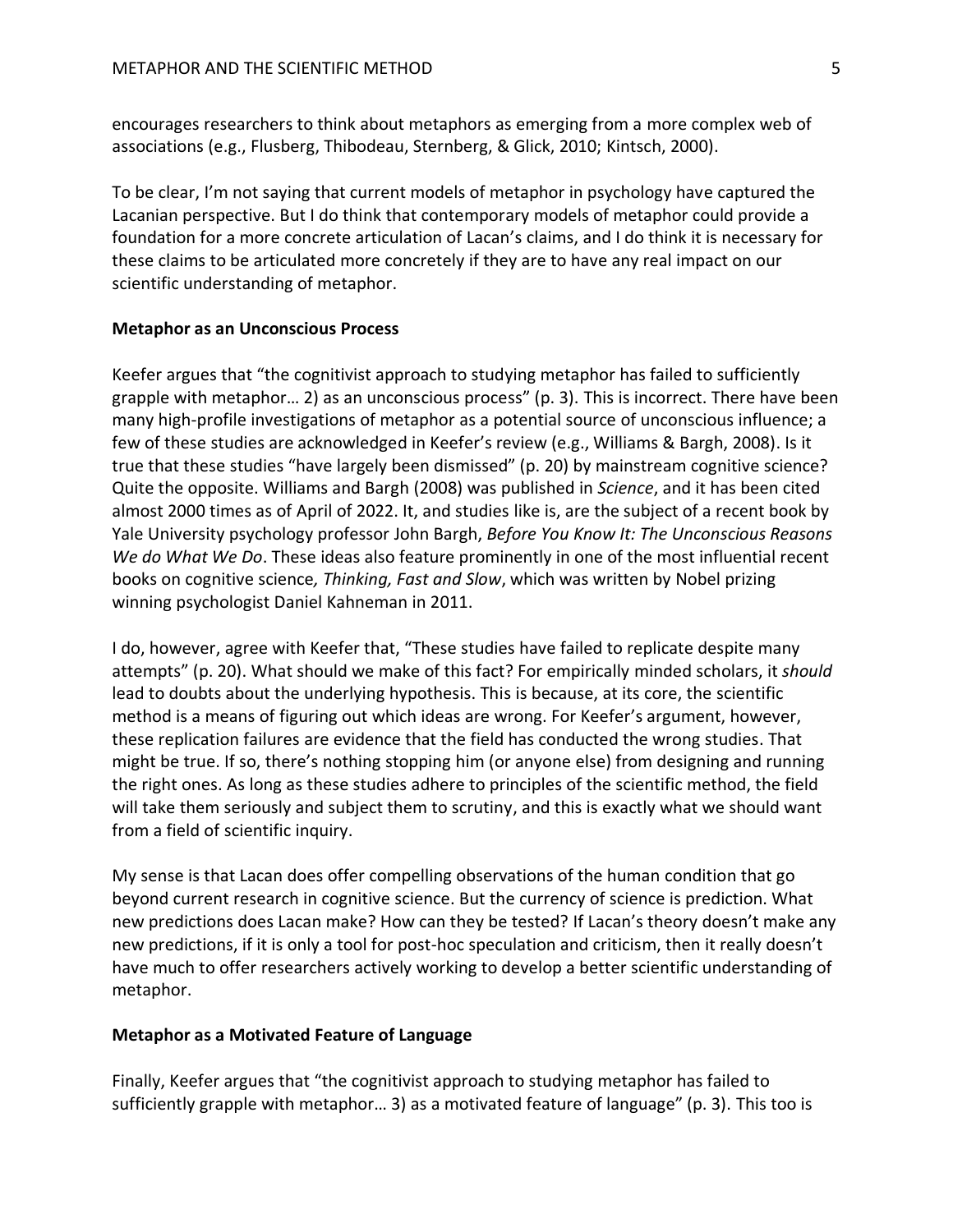incorrect. Deliberate Metaphor Theory (DMT; Steen, 2015) does exactly this. In the target article, DMT is mischaracterized as being, "premised on the idea that metaphor selection is a conscious active choice" (p. 25). In fact, Steen (2015) is careful to say that "even though attention and comparison are here intentional in that they construct an appropriate meaning for the utterance, this does not imply that attention and comparison are conscious. It does not imply that they require deliberation either ... deliberate metaphor is not the same as deliberative metaphor" (p. 69).

I must admit that I have also struggled to grok Steen's distinction between deliberate metaphor and deliberative metaphor (Thibodeau, 2017). And I agree with Keefer (p. 25) that it is hard to see metaphor production as a "steady stream of strategic choices in the dynamic flow of real discourse." We differ in our assessment of whether these concerns also apply to Lacan's perspective. I think that they do.

I also think Lacan's perspective raises additional concerns. Namely, how do we measure unconscious desires? Psychoanalytic theories are notoriously difficult to pin down on this point (Stanovich, 2013). By appealing to nebulous mental constructs, they seem to be able to explain everything. It is tempting to see this as a virtue of psychoanalytic theories, but it's actually a problem. Until we have valid and reliable methods for measuring the unconscious motivational forces, I don't see how Lacan's perspective can contribute to a scientific explanation of metaphor in psychology.

## **Cognitive Theories: Grand or Narrow?**

Keefer's three-pronged critique of current metaphor research raises a fourth substantive issue for me, which relates to the specificity of theories in cognitive science. Take, for example, Glucksberg and Keysar's (1990) model of metaphor that is discussed in the target article. It was designed to explain how people *comprehend* a very specific class of metaphoric language – namely, nominal metaphors that take the form, X is Y, as in "Life is a journey." Keefer argues that this theory fails to explain interesting phenomena related to metaphor *production*. This is true, but it misses the bigger picture.

Cognitive scientific research on metaphor, like most scientific research, is reductionist. The field offers a toolbox of specialized models tailored to specific theoretical questions, rather than grand unifying theories. One set of models seeks to explain metaphor *comprehension*; another seeks to explain metaphor *production*. My point here is that it is crucial to keep in mind the explicit goals of a tool when evaluating it. In the same way, it's not wrong to observe that hammers make terrible saws; but such an observation doesn't mean that saws don't exist.

I do think that Lacan's perspective on metaphor could make a contribution to our scientific understanding of metaphor and that it is worth trying to rethink conceptual metaphor in Lacanian terms. To my eye, the path forward requires deeper engagement with current research and a rigorous effort to express Lacan's insights as testable hypotheses.